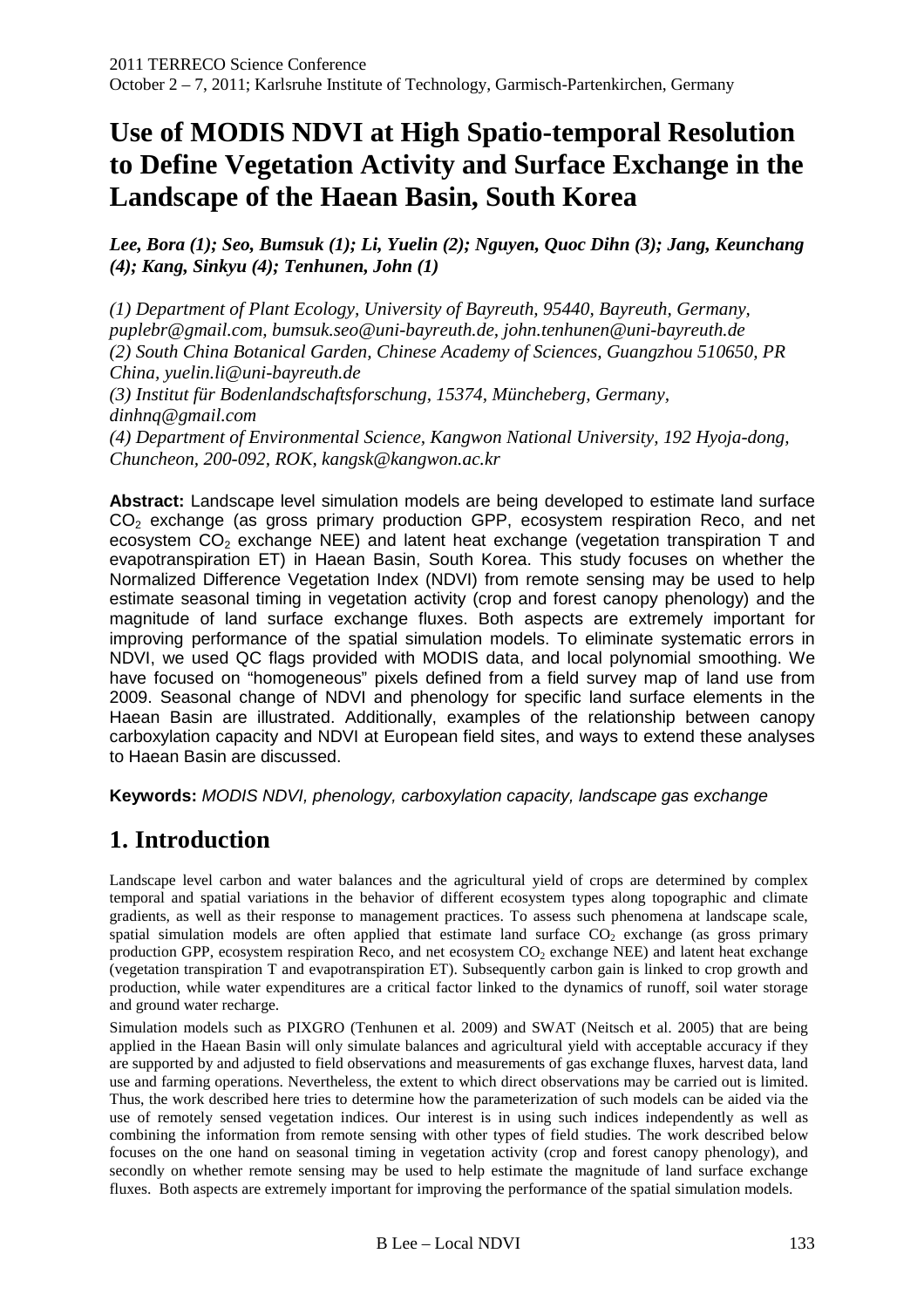October 2 – 7, 2011; Karlsruhe Institute of Technology, Garmisch-Partenkirchen, Germany

The Normalized Difference Vegetation Index (NDVI) from MODIS allows monitoring of phenological events and seasonal changes in vegetation development (Myneni RB *et* al., 1997, Sakamoto T *et* al., 2005). The NDVI is derived from the red and near-infrared red reflectance ratio, which depends strongly on the amount of chlorophyll and other pigments exposed to the view of the satellite. We are investigating the patterns found in NDVI evaluated at the greatest spatial resolution provided by MODIS (250 m pixels) and high temporal resolution (daily) to determine what they can reveal about phenology in forests, dry land farm fields and rice paddies of the Haean Catchment. Such studies focus on topographic influences and climate trends. Additionally, we are trying to determine whether NDVI at high spatio-temporal resolution can be related to canopy photosynthetic capacity, carbon uptake and water use. This should be possible, since the seasonal changes in NDVI are correlated with the total chlorophyll containing aboveground biomass active in the photosynthetic process. With respect to water balance, strong correlations between photosynthetic carbon gain and water use have long been documented from both agronomical and ecophysiological perspectives.

# **2. Materials and Methods**

### **2.1. Study Site**

Haean Catchment is a mountain basin in South Korea, located northeast of the city of Chuncheon in Yanggu County between longitude 128° 5' to 128° 11' E and latitude 38° 13' to 38° 20' N with a range in altitude from ca. 500 m to 1200 m. The total agricultural area in the basin is  $44.7 \text{ km}^2$ . The dry field highland agriculture for crops such as potato (15 % of cropland area), cabbage (15 %), radish (20 %) and bean (5 %) are carried out on the mountain slopes between 500 m and 750 m (Choi et al., 2010). The dry land farming area as opposed to wet paddy fields additionally include *Codonopsis pilosula* and ginseng, as well as relatively new plantings of fruit trees and miscellaneous specialty crops. Rice paddies cover ca. 25% of the cropland area in the Haean Catchment. The average annual air temperature is ca.  $10.5^{\circ}$ C at valley sites and ca.  $7.5^{\circ}$ C at the northern ridgeline. Average precipitation is estimated at 1200 mm with 50 % falling during the summer monsoon. The forest vegetation is diverse but dominated by oak species. The major tree species in forested slopes include *Quercus dentata*, *Q. mongolica*, *Q. serrata*, *Betula davurica*, and *Tilia amurensis*. Major species of the understory are *Q. mongolica*, *Weigela florida*, *Stephanadra incisa*, *Ulmus laciniata*, *Symplocos chinensis*, *Euonymus alatus*, *Acer pseudosieboldianum*, and *Corylus heterophylla*.

## **2.2. Daily MODIS NDVI for Selected Pixels**

NDVI data from 2009 was obtained from daily gridded L2G (level-2) composite data at 250 m resolution that is embedded in the MODIS/terra surface reflectance products (MOD09GQ) obtained from the Warehouse Inventory Search Tool (WIST, https://wist.echo.nasa.gov/). MOD09GQ provides band 1 (620-670 nm) and band 2 (841-876 nm) in the Sinusoidal projection. The normalized difference vegetation index is calculated using surface reflectance in red and near-infra-red wave lengths as NDVI =  $(\rho_{NIR} - \rho_{red})/(\rho_{NIR} + \rho_{red})$ , where  $\rho$  is surface reflectance in near infra-red and red sensor bands, respectively (Running SW et al., 2004).

The original values of NDVI include frequency noise components due to clouds, water, snow, shadow, bidirectional effects, high solar or scan angles and transmission errors which are identified in a series of quality control indicators. In our initial studies reported here, we have determined a local polynomial regression fit to 9 day moving maxima for NDVI, where the maxima are estimated for broadly selected NDVI values according to the recorded QC flags. This polynomial was calculated locally to achieve the smallest estimated mean square error. Local polynomial smoothing allows fitting with combined linear and nonlinear regression data. Future steps in development of the analysis will include varying the quality of data included into the estimation of time series maximal NDVI values.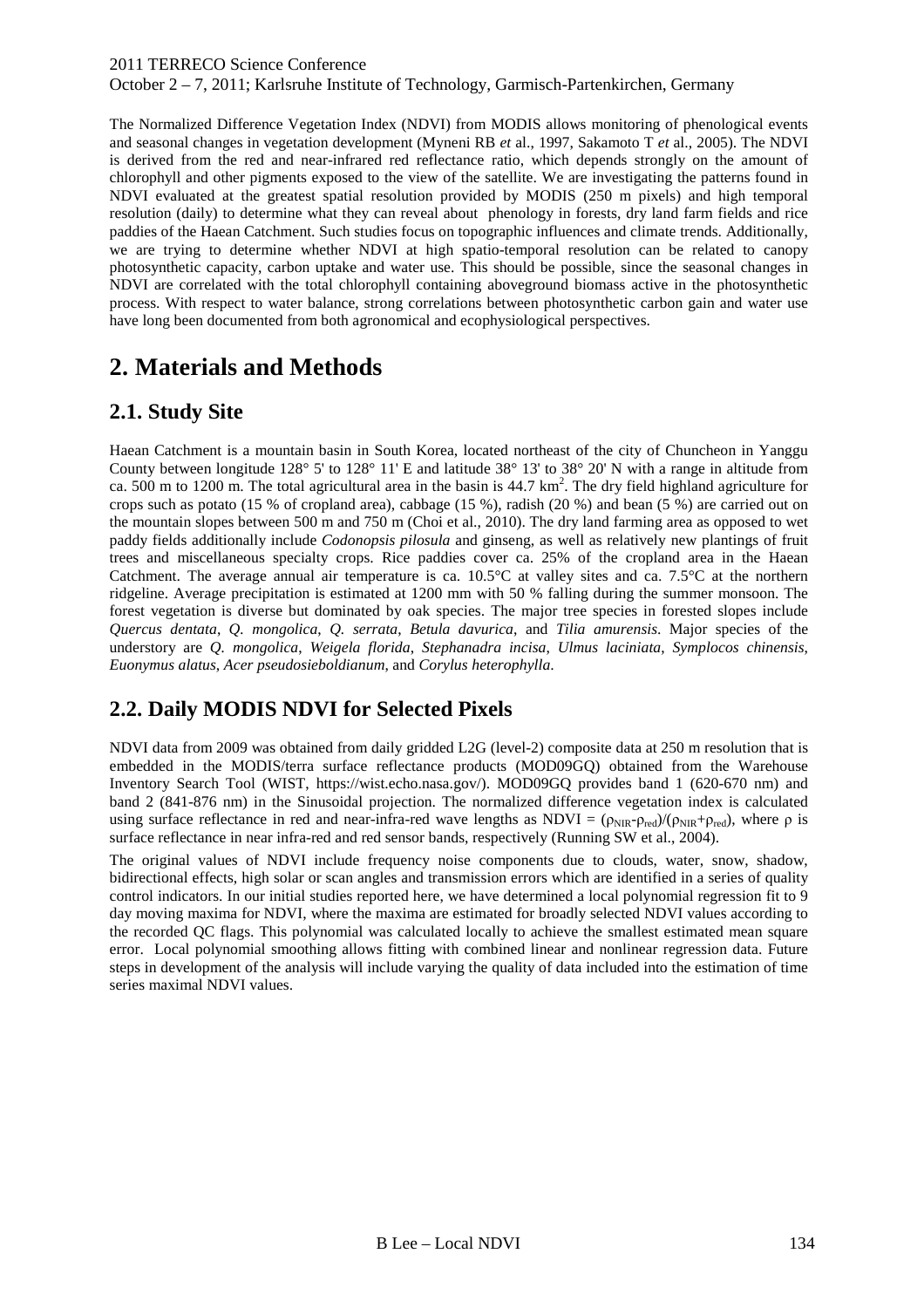October 2 – 7, 2011; Karlsruhe Institute of Technology, Garmisch-Partenkirchen, Germany



*Figure 1. High resolution SPOT image of Haean Basin overlaid with MODIS pixel grid and with rice paddy land use determined in ground level studies (yellow). Enlarged image shows the detail of rice paddy land use in relation to one MODIS pixel (purple boundary). Pixels are analyzed where the land cover is more than 80% homogeneous with respect to rice paddy. Forest pixels shown in red (southeast facing) and green (northwest facing) are compared in Fig. 3 below.* 

MODIS 250 m resolution provides the best currently available daily information on NDVI. Nevertheless, 250 m NDVI has different utility in determining vegetation activity patterns of forest, dry field farms and rice paddies due to fragmentation and the patterning in land use. Based on the field survey map of land use from 2009, homogeneity values for each MODIS pixel are obtained. For forests, an infinitely large number of pixels may be selected for analysis, although species composition of those pixels is unknown. In the case of rice paddies, many pixels with greater than 80% homogeneity occur, due to clustering of the paddies in the basin. Overlays of MODIS pixel projections and land use as shown in Fig. 1 allow selection of the "best pixels" in terms of homogeneity. However, in the case of dry land farm fields, only a small number of locations provide clear information about specific crops, e.g., growth of radish, potatoes, beans or cabbage. Part of the task in this work is to determine how the information from "best pixels" can be utilized in improving spatial simulation models.

### **2.3 Phenology and Heat Sum Estimations**

From seasonal NDVI curves, the onset of green-up and onset of senescence indicated in DOY units can be detected using the method by Zhang et al. (2003), Bradley BA et al. (2007) and Sakamoto et al. (2005). In the case of forest and rice paddy locations, it is our intent to analyze spatial variation in these important phenological dates on the basis of heat sums calculated for the specific locations. Heat sums, or the accumulation of daily mean temperature in degrees exceeding a base reference temperature are strongly correlated with plant development (Neitsch SL *et* al., 2005). Heat-sums are calculated daily based on spatial extrapolation of climate data from 14 automatic weather stations installed in Haean Catchment. The analysis is not yet included in this preliminary report.

### **2.4 NDVI and Carboxylation Capacity (Vcuptake1\*)**

CO<sub>2</sub> uptake capacity of vegetation depends on the amount of photosynthetically active biomass present, the physical arrangement of this biomass with respect to light interception, and the investment by plants in enzymatic components of the carbon fixation cycle which is often correlated with concentration of nitrogen (N) in plant organs.  $CO<sub>2</sub>$  uptake itself depends on momentary influences of radiation, temperature,  $CO<sub>2</sub>$ concentration in the air, and canopy conductance as influenced by species-specific traits along with availability of water to the root system. Owen et al. (2007) demonstrated via the analysis of eddy covariance-based monitoring of gas exchange of a wide variety of plant types that  $CO<sub>2</sub>$  uptake over the course of annual cycles could be understood in terms of a true "capacity" for uptake, and modifications that occur due to short-term fluctuations in environmental factors. The capacity ( $Vc_{\text{uptake1}*}$  in the terminology of Owen et al. 2007) depends on the exposed photosynthetically-active biomass. Therefore, we investigate whether NDVI allows us to observe the seasonal course in  $Vc_{\text{update1*}}$  and, thereby, to predict  $CO_2$  uptake as well as water lost by the vegetation canopy. Vcuptake1\* has been obtained for selected locations by inversion of a canopy gas exchange as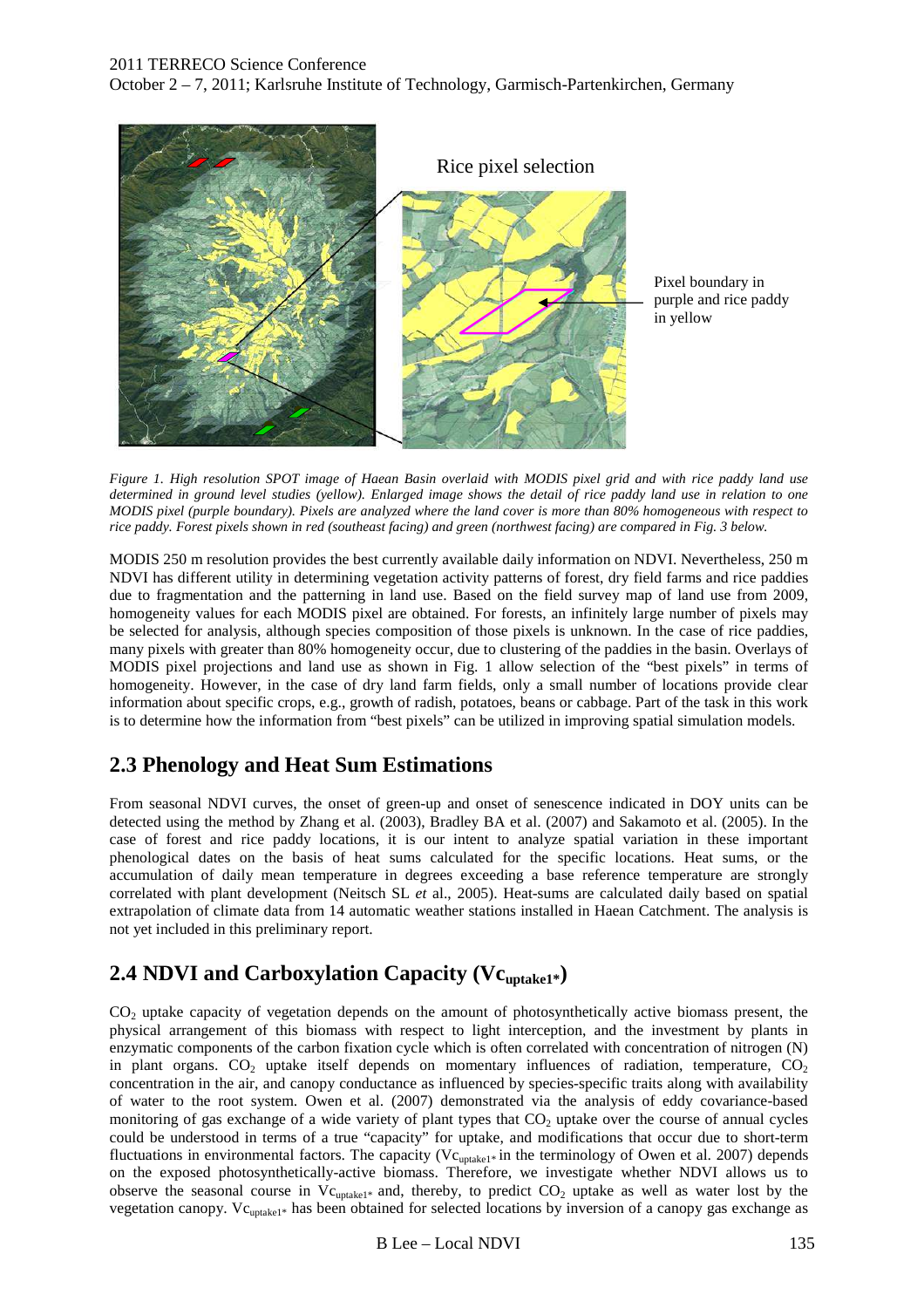described by Owen et al. (2007). For the same locations, daily values of NDVI were obtained according to the methods described in section 2.2.

# **3. Results**

## **3.1 Seasonal Changes in NDVI and Phenology in Haean Basin**

The seasonal change of NDVI for Haean Basin at 250 m resolution is illustrated in Fig. 2 with 8 selected days from day of year (DOY) 93 to DOY 299. The background reflectance during winter differs between leafless deciduous forest (NDVI ca. 0.3 to 0.4) and fallow fields (NDVI less than 0.3) and is influenced further by snow cover. The initial springtime changes in NDVI or onset of green-up are seen on DOY 124 with more advanced development in the forest areas southeast of the basin. Ten days later on DOY 133 when planting activity in general begins, the leaf flush in forests has occurred across the entire scene, including forest locations in the center and scattered within the basin. Subsequently in the period DOY 178 to 261, crop canopies develop to their maximum LAI, and early developing crops even begin to senesce (apparent in some dry field locations on the slopes). By DOY 293, senescence is apparent in the forested areas and crops have been harvested. At the end of October (DOY 299), the gradual return to the winter situation is seen.

Examples of smoothed daily NDVI curves obtained for relatively homogeneous rice, forest and dry cropland pixels are illustrated in Figs. 3 and 4. The reproducibly characteristic curve for rice paddies exhibit an initial increase in NDVI associated with transplanting of the seedlings (at or just after the observation of field planting on DOY 135 to 140). This appears to be followed by an exponential increase in NDVI associated with the growth phase. According to time-series data of the spectral reflectance of paddy fields (Shibayama and Akiyama 1989), the maximum NDVI appears around the heading date. Subsequently, reproductive growth removes nitrogen from the canopy, senescence of leaves increases and NDVI decreases. In the case of forest, NDVI increases rapidly as leaves flush in the spring, increasing to maximum LAI within two weeks. The decrease with senescence in fall is slower. From the curves shown in Fig. 3, it is apparent that LAI remained almost constant throughout the summer during 2009.



Haean Catchment 2009

*Figure 2. The annual cycle of change in NDVI in Haean Basin and adjacent forested areas illustrated for 2009.*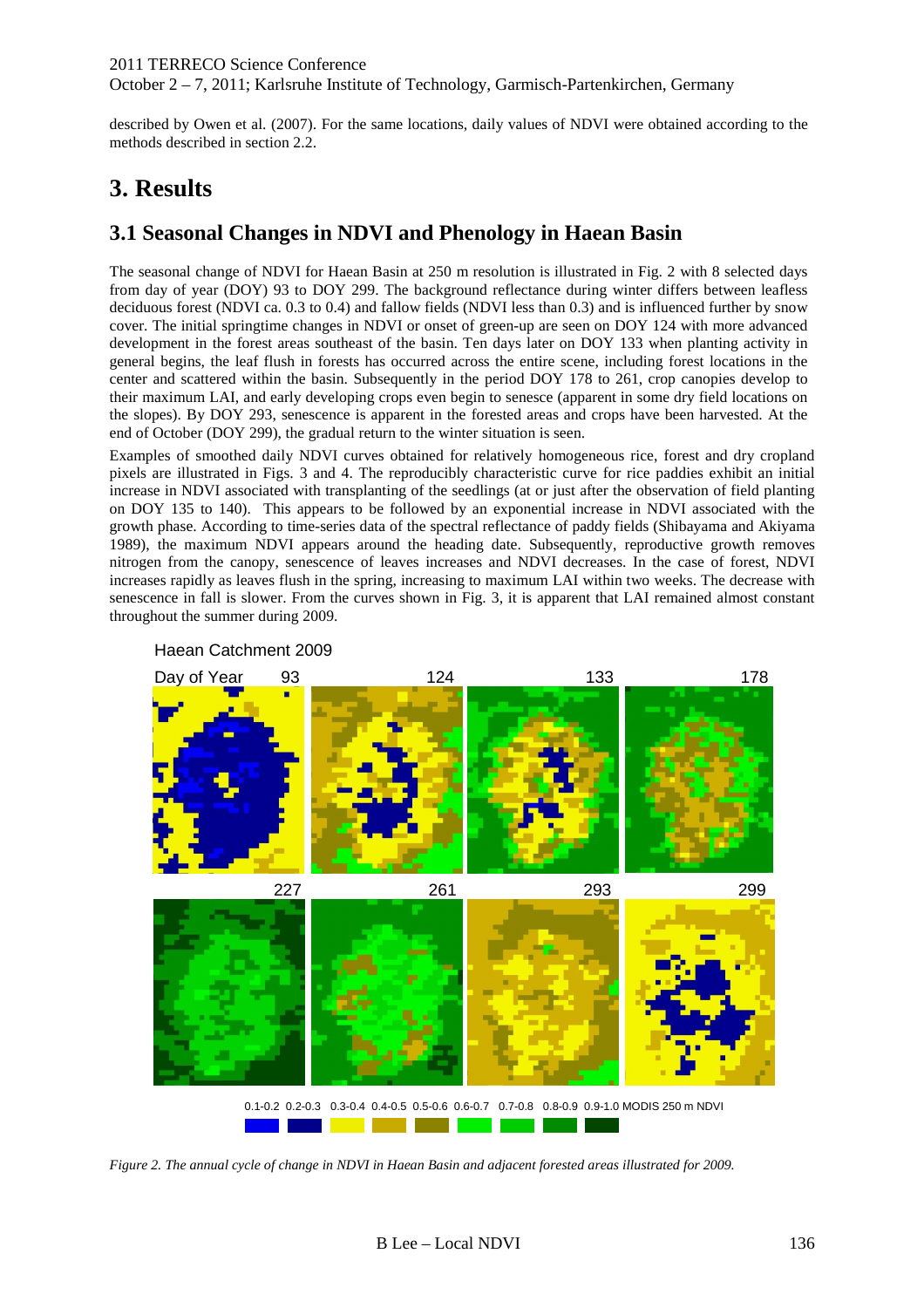



*Figure 3. Upper Panels: Examples of smoothed daily NDVI curves obtained for a selected rice pixel and forest pixel. The green triangles indicate individual NDVI values from initial screening, the blue filled rectangles are 9 day moving maxima. The red line represents NDVI pattern after applying the local polynomial regression procedure. DOY is day of year. Lower Panels: The NDVI curves in several rice pixels (left) and forest pixels (right). The red line in rice denotes the green-up onset (planting date). The forest curves showed different green-up onset and senescence between locations in the southern forest and northern forest (the red circles). General field observations on planting, harvest and green-up are given at the top of the figure.* 



*Figure 4. Examples of smoothed daily NDVI curves obtained for the most homogeneous 250 m resolution cabbage, bean, potato and radish pixels in 2009. The green triangles indicate individual NDVI values from initial screening, the blue filled rectangles are 9 day moving maxima, and the red line the local polynomial fit according to procedures described above.*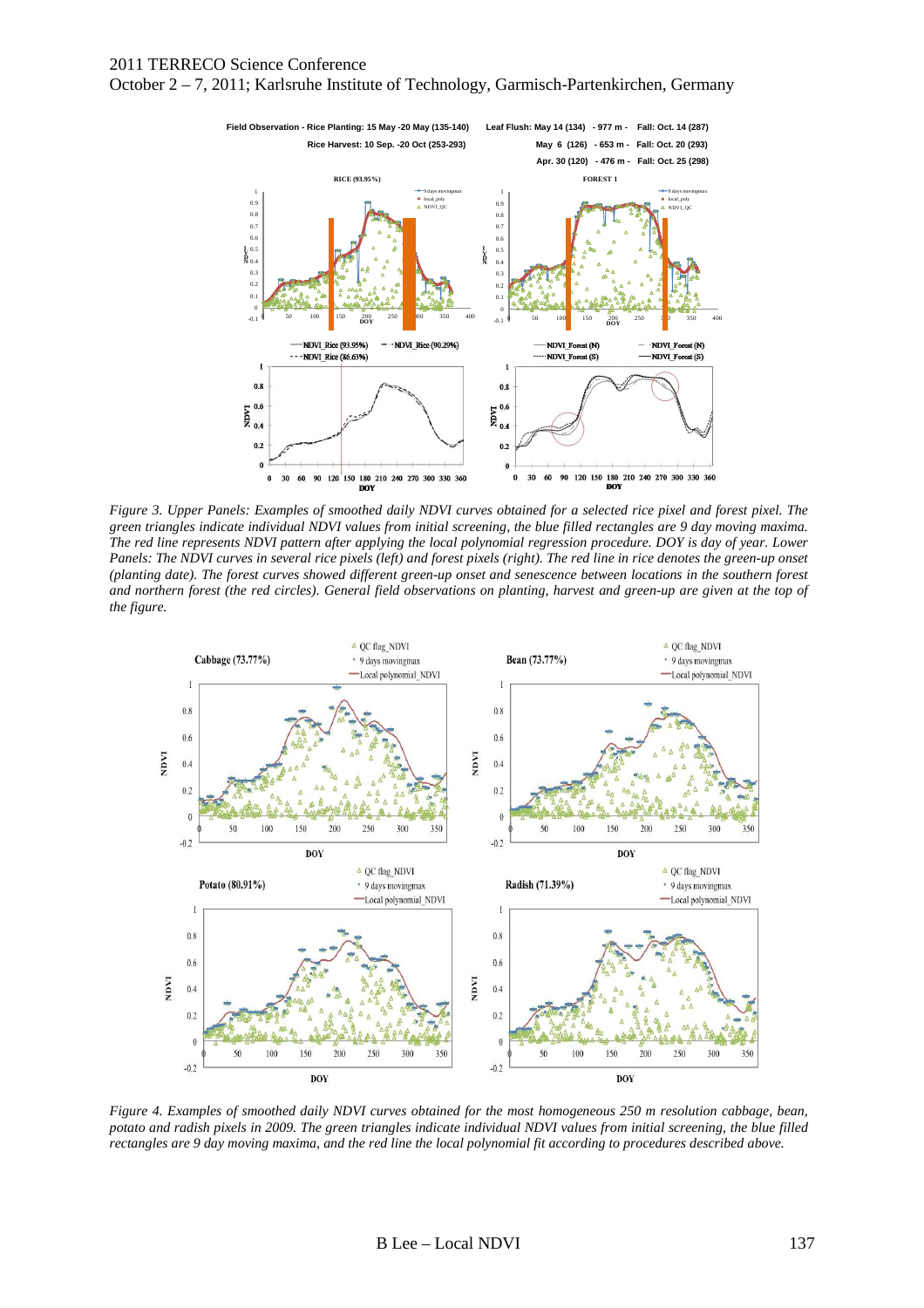October 2 – 7, 2011; Karlsruhe Institute of Technology, Garmisch-Partenkirchen, Germany

Examples of the NDVI curves for cabbage, bean, potato and radish are shown in Fig. 4. Due to the lower degree of homogeneity, these curves may be influenced by surrounding vegetation. The interpretation of dry land crop NDVI is only beginning at the present time.

#### **3.2 Linking NDVI with Canopy Carboxylation Capacity**

The seasonal changes in GPP, LAI, Vc<sub>uptake1\*</sub> and NDVI for rice paddy fields at El Saler, Spain are shown for 2007 and 2008 in Fig. 5. Flux and harvest data are from the CarboEurope studies of Carrera et al. (personnal communication). Daily GPP increased strongly together with LAI increase after planting in both 2007 and 2008. The seasonal pattern in GPP in these two years and during the period 2004 through 2008 was very consistent, both in magnitude of  $CO<sub>2</sub>$  uptake and timing in the changes in flux rates. Nevertheless, small variations occurred in plant development and gas exchange as revealed in Fig. 5. Extrapolated LAI based on multiple harvests at El saler (Fig. 5, upper right panel) had maximum values of near 6 on ca. DOY 220 in 2007 and ca. DOY 210 in 2008.

Canopy model inversions that estimate the parameter  $Vc_{update1*}$  and also the smoothed NDVI curves do not show the differences in development 2007 and 2008, possibly due to the sensitivities of these to vegetation/environmental factor interactions and compensatory effects. NDVI is clearly related to the time course of green-up or changes in LAI (Fig. 5, lower right panel).

The relationship of carboxylation capacity, Vc<sub>uptake1\*</sub>, to NDVI and rice canopy development at El Saler, Spain in 2008 is illustrated in Fig. 6. Seasonal changes may be separated into two phases. During initial growth and canopy expansion (vegetative phase), the upper regression line in Fig. 6 (left panel) is found; while after the maximum in GPP, LAI and flowering (senescent phase or phase with translocation to the developing grain), a second relationship is valid (lower regression line in left panel). When LAI is adjusted in the model inversions for leaf N content (apparent enzymatic capacity for carboxylation), e.g. LAI as a measure of chlorophyll containing biomass but multiplied by leaf N content (enzymatic capacity), a single relationship is valid for the entire summer.

It appears that the key physiological parameter  $Vc_{update1*}$  can be broadly related to NDVI, as seen in preliminary data obtained in analysis of GPP fluxes from 5 European crops (Fig.7). Thus, NDVI may be used to estimate carboxylation capacity and flux rates, or may aid the modeling of dry crop growth and production in landscapes by defining appropriate relationships between aboveground biomass and gas exchange rates.



*Figure 5. Seasonal changes in GPP from eddy covariance measurement, in LAI based on extrapolation from multiple harvests, in the carboxylation capacity Vc*<sub>*uptake\*1</sub> from model inversions, and in NDVI from MODIS satellite data at El Saler,*</sub> *Spain in 2007 and 2008.*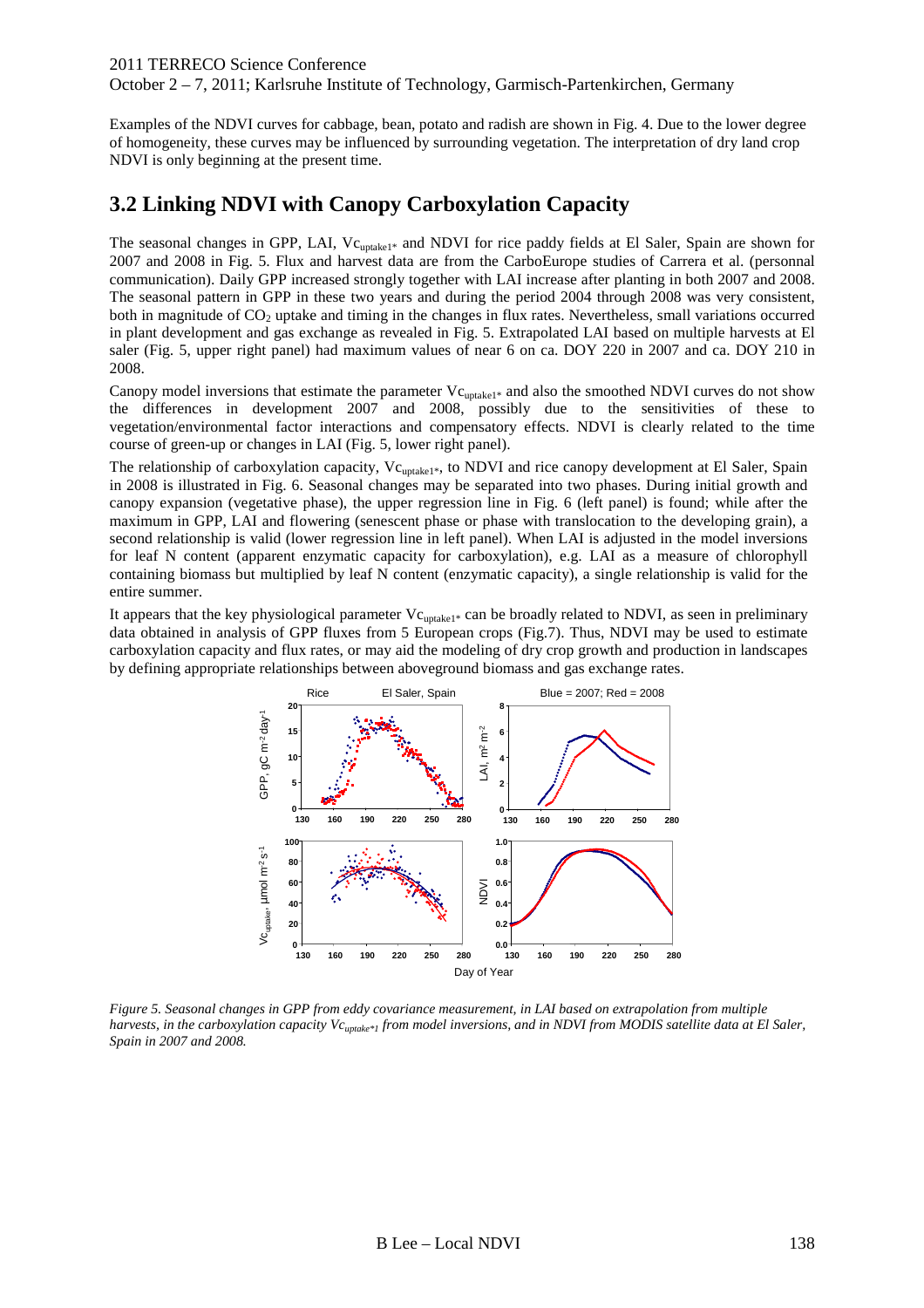



*Figure 6. Correlations of the parameter Vcuptake1\* with NDVI at El Saler with rice canopy in 2008 using daily estimates of NDVI and extrapolated daily estimates of LAI from multiple harvests. Left panel shows the two relationships that are found during "vegetative" (canopy expansion) and "senescent" (post-flowering) phases when LAI is assumed to have the same efficiency in carboxylation. Right panel demonstrates that a single relationship is found when canopy efficiency in carboxylation is adjusted for seasonal change in leaf N content and presumably leaf enzymatic complement for carboxylation.*



*Figure 7. Correlations of the parameter Vc*<sub>*uptake1\*</sub> with NDVI using data from the specific times when crop canopy*</sub> *characteristics were measured at Klingenberg 2005 (rapeseed) and 2006 (winter wheat), Gebesee 2006 (sugar beet), El Saler-Sueca in 2007 (rice), and Lonzee in 2006 (potato).* 

## **4. Discussion and Conclusions**

Seasonal changes in surface reflectance are strongly linked to land surface function with respect to gas exchange, growth and production of the vegetation, and vegetation water use. This study focuses on understanding  $CO_2$  and  $H_2O$  exchange, biomass development and yield of forest and crop canopy ecosystems, using field data together with vegetation indices such as MODIS NDVI. At the highest resolution possible with MODIS (ca. 250 m pixels), we attempt to obtain a picture of change in vegetation state as revealed via surface reflectance for specific crops and for forests located in particular landscape situations. The studies require careful analysis of the MODIS data, taking into account a variety of statistical problems and quality controls. These considerations are still under study. In the future, they would profit from simultaneous observations of reflectance with ground-based instrumentation.

Nevertheless, our effort is oriented to building true and robust relationships between remotely-sensed information and land surface processes, including changes in structure and physiology. Both are important to understand. Thus, the research is focused 1) on the relationship between NDVI and phenological patterns, 2) on the relationship between LAI (or aboveground biomass) and carboxylation capacity, and 3) on the relationship between NDVI and carboxylation capacity. The results to date demonstrate that reasonable linkages in the rice and forest pixels at Haean Basin may be established. Deriving the relationships for additional dryland crops remains a challenge that is currently being confronted. In part, we hope to overcome these difficulties through information gained at crop sites investigated in network carbon balance projects at European and Asian sites (cf. Bastiaanssen et al., 2000).